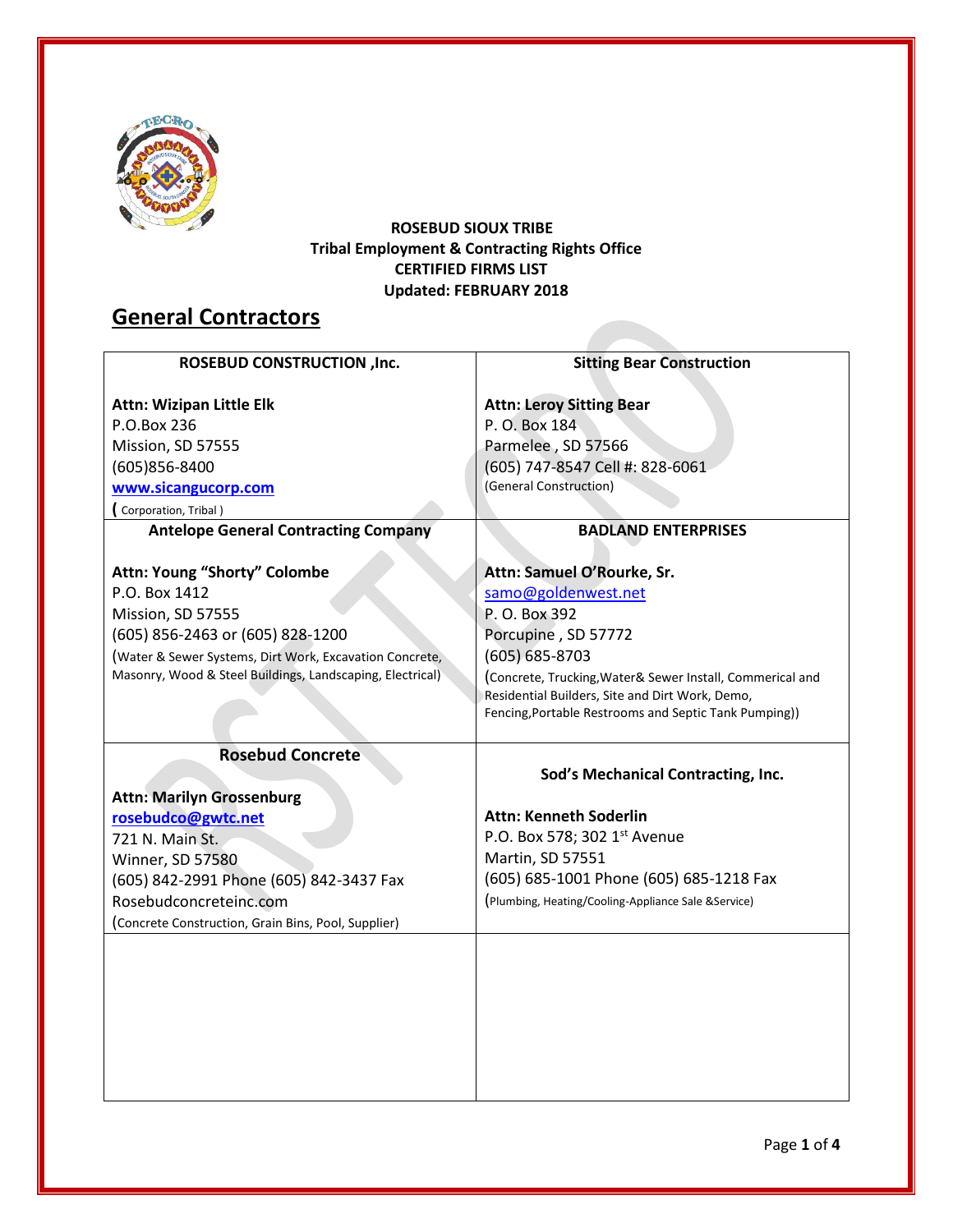# **General Contractors**

| La Creek Development Corporation                     | Temperature Technology , Inc./Environmental<br><b>Products</b>         |
|------------------------------------------------------|------------------------------------------------------------------------|
| <b>Attn: Chris O'Brian</b>                           | <b>Attn: Jena McNabb</b>                                               |
| 21617 HWY 18                                         | 2809 Planet Street                                                     |
| Martin, SD 57551                                     | Rapid City, SD 57702                                                   |
| Phone: (605) 685-6499                                | Phone: (605) 343-1144                                                  |
| chrisobryan@goldenwest.net                           | mcnabb@rushmore.com                                                    |
| (General Contractor)                                 | (Installing, Maintenance and Repairing Temperature controls            |
|                                                      | in commercials businesses also specialize air flow, boiler<br>repairs) |
| <b>Complete Concrete, INC.</b>                       | <b>Ghost Bear Contracting</b>                                          |
|                                                      |                                                                        |
| <b>Attn: Cindy Buren</b>                             | <b>Attn: Calvin Ghost Bear</b>                                         |
| 11612 Quaal RD. Ste B                                | P.O.Box 260                                                            |
| Black Hawk SD, 57718                                 | Oglala, SD 57764                                                       |
| (605) 388-0111                                       | Phone: (605)867-2370                                                   |
| (Concrete, Excavation Demo, Building and Civil Works | (Construction, General Contractor)                                     |
| Construction)                                        |                                                                        |
| <b>ARROW PLUMBING AND HEATING</b>                    | <b>HEIL Mechanical Inc.</b>                                            |
|                                                      |                                                                        |
| <b>Attn: Kevin Sharkey</b>                           | <b>Attn: Jennifer Heil</b>                                             |
| hotsoder@yahoo.com                                   | 837 E. St. Patrick                                                     |
| 518 Madison                                          | Rapid City, SD 57701                                                   |
| Winner, SD 57580                                     | (plumbing contractor)                                                  |
| Phone: (605) 841-1026                                |                                                                        |
| (Plumbing and Heating/Maintenance)                   |                                                                        |
| <b>Ojinjinkta Housing Development Corporation</b>    | <b>Temperature Technology/Environmental</b>                            |
| ,LLC                                                 | <b>Products</b><br><b>Attn: Jena McNabb</b>                            |
|                                                      |                                                                        |
| <b>Attn: Darin Bennett</b>                           | mcnabb@rushmore.com<br>2809 Plant Street                               |
| dbennettpn@gmail.com                                 |                                                                        |
| P.O.Box 837                                          | Rapid City, SD 57702                                                   |
| Rosebud, SD 57570                                    | Phone: (605) 343-1144 & (605) 858-9924                                 |
| Phone: (605) 747-2236                                | (Temperature controls, boilers, Air Filters)                           |
| (Construction)                                       |                                                                        |
|                                                      |                                                                        |
|                                                      |                                                                        |
|                                                      |                                                                        |
|                                                      |                                                                        |
|                                                      |                                                                        |
|                                                      |                                                                        |
|                                                      |                                                                        |
|                                                      |                                                                        |
|                                                      |                                                                        |
|                                                      |                                                                        |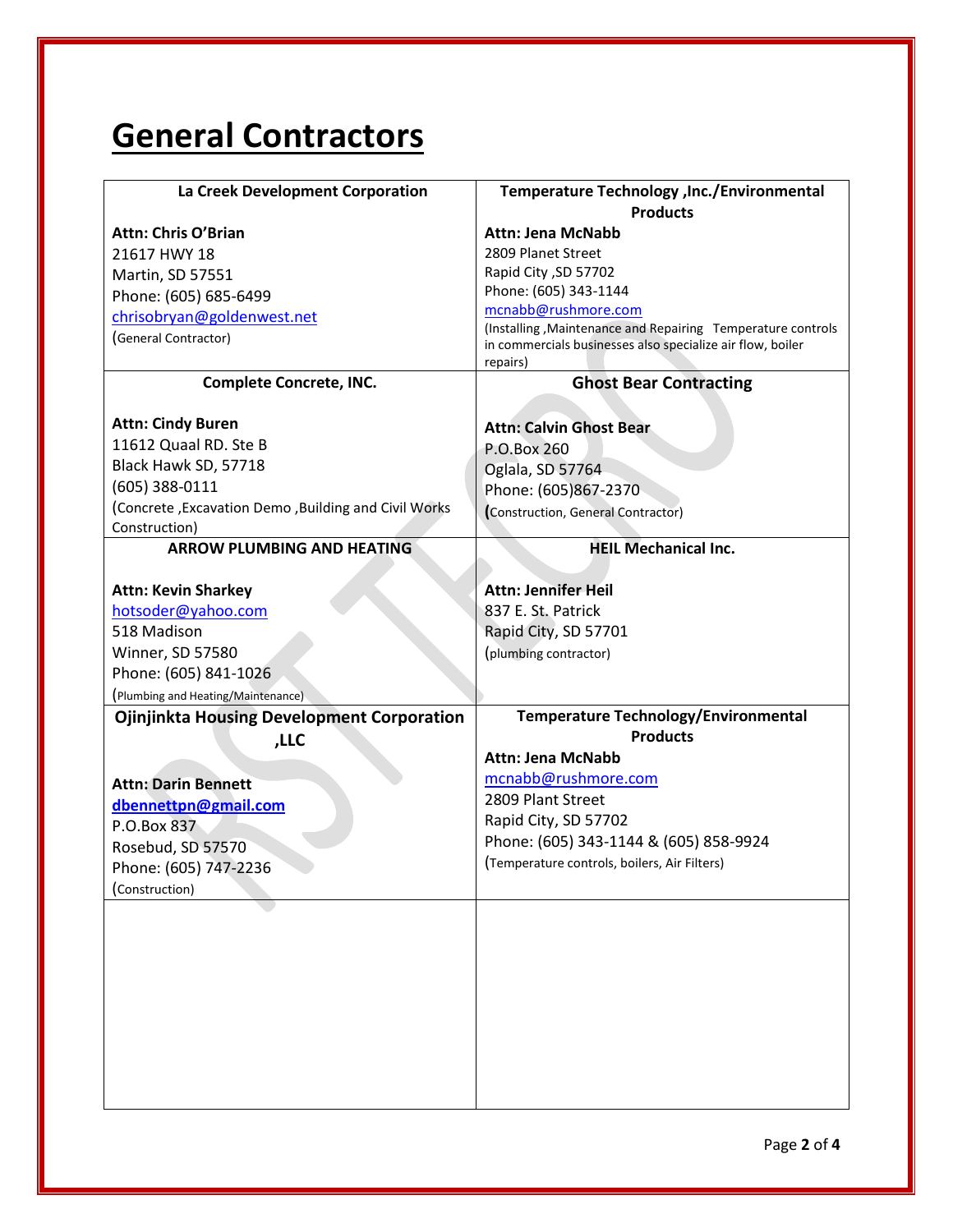### **Technical Services**

| <b>Aaron Swan &amp; Associates</b>                | <b>EDMONDSON-REED ARCHITECTURE</b>                   |
|---------------------------------------------------|------------------------------------------------------|
| <b>Attn: Aaron Swan</b>                           | <b>Attn:Donna Edmondson</b>                          |
| 301 West Capital Avenue                           | 1401 South Denver, Suite B                           |
| Pierre, SD 57501                                  | <b>Tulsa, OK 74119</b>                               |
| (605)224-1742 (605) 224-8479                      | Phone: (918)671-6296                                 |
| (Engineering, Architectural, Surveying, Materials | donna@edmondsonreed.com                              |
| Testing, Planning)                                | (Architecture, planning, Interiors, Master Planning) |

#### **ELECTRICAL FIRMS**

| <b>Dakota Plains Electrical</b>                                                                                                                                                                                                                                                        | Murdock Electric , Inc.                                                                                                                                                         |
|----------------------------------------------------------------------------------------------------------------------------------------------------------------------------------------------------------------------------------------------------------------------------------------|---------------------------------------------------------------------------------------------------------------------------------------------------------------------------------|
| <b>Attn: Darrel Brotsky</b><br>221 West Plains Ave Box 442<br>Eagle Butte, SD 57625<br>$(605)$ 295-1348<br>(Electrical Contracting- All types masonry-brick, block, cultured stone-<br>EIFIS(stucco) All types of concrete, side walk-curb-foundations-any flat<br>work-tipup precast) | <b>Attn: Marjorie Murdock</b><br>www.murdockelectric.com<br>P.O. Box 1541<br>Pine Ridge, SD 57770<br>(605)867-5759<br>(Electrical)                                              |
|                                                                                                                                                                                                                                                                                        | <b>PAXTON ELECTRIC LLC</b><br><b>Attn: David Paxton</b><br>325 E. 3rd St. P.O. Box 1024<br>Mission ,SD 57555<br>$(605)856 - 2003$<br>(electrical , materials supplier, H.V.A.C) |

# **TRUCKING FIRMS**

| <b>JOSH WHIPPLE TRUCKING</b>                                              |
|---------------------------------------------------------------------------|
| <b>Attn: Josh Whipple</b>                                                 |
| P.O.Box 467                                                               |
| St.Francis, SD 57572                                                      |
| (402) 389-1534-402-966-2095                                               |
| (Trucking Livestock, Grain, Gravel, Dirt, Asphalt, Hay, Scrap             |
| Iron, Cars, Portable Welding, Any other trucking Transport in<br>General) |
|                                                                           |